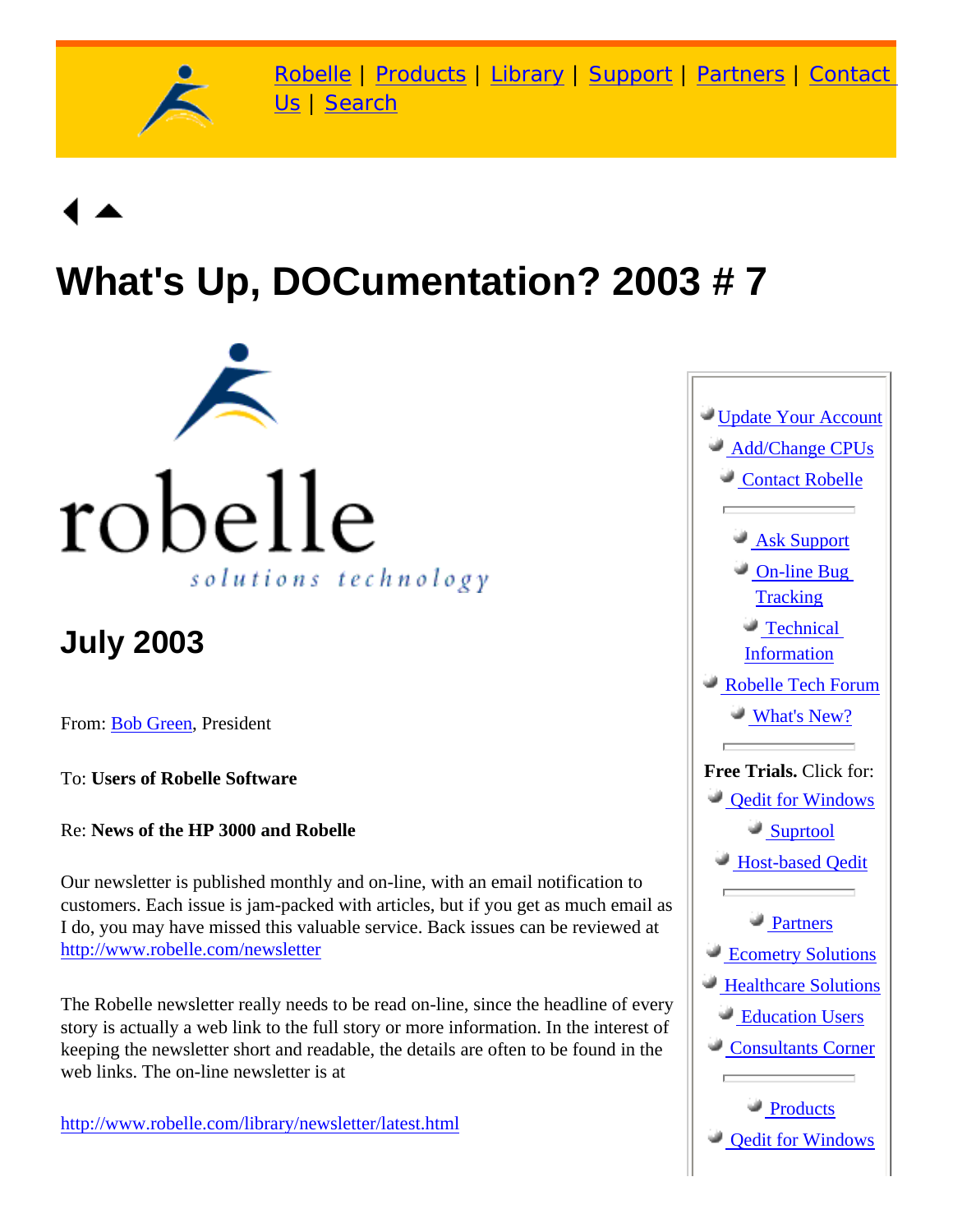# **Table of Contents:**

- [News and Upcoming Events](http://www.robelle.com/library/newsletter/w2003-07.html#news)
- [HP Tips](http://www.robelle.com/library/newsletter/w2003-07.html#hp)
- [Qedit Tips](http://www.robelle.com/library/newsletter/w2003-07.html#qedit)
- [Suprtool Tips](http://www.robelle.com/library/newsletter/w2003-07.html#suprtool)
- [HP-UX and Migration Planning](http://www.robelle.com/library/newsletter/w2003-07.html#ux)
- [Links/Resources/Industry News](http://www.robelle.com/library/newsletter/w2003-07.html#links)



## **News and Upcoming Events**

## **[HPWorld MPE Track:](http://www.hpworld2003.com/scps/guides/track.jsp?TRACK_ID=2410)**

Here is a list of the latest MPE talks and tutorials in August.

## **[HP White Paper: TurboIMAGE and databases](http://www.hp.com/products1/evolution/e3000/download/turboimage_db.pdf)**

The HP take on how to migrate IMAGE databases.

## **[Robelle at HPWorld](http://www.robelle.com/events.html#hpworld2003)**

Representing Robelle at HPWorld in Atlanta, August 11-15, will be Tammy Roscoe, Francois Desrochers, and Bob Green (who will be presenting a paper on database migration). Look for us in booth 114. As you enter the show floor, turn left and walk to the left wall. We look forward to seeing old friends again, and making new ones.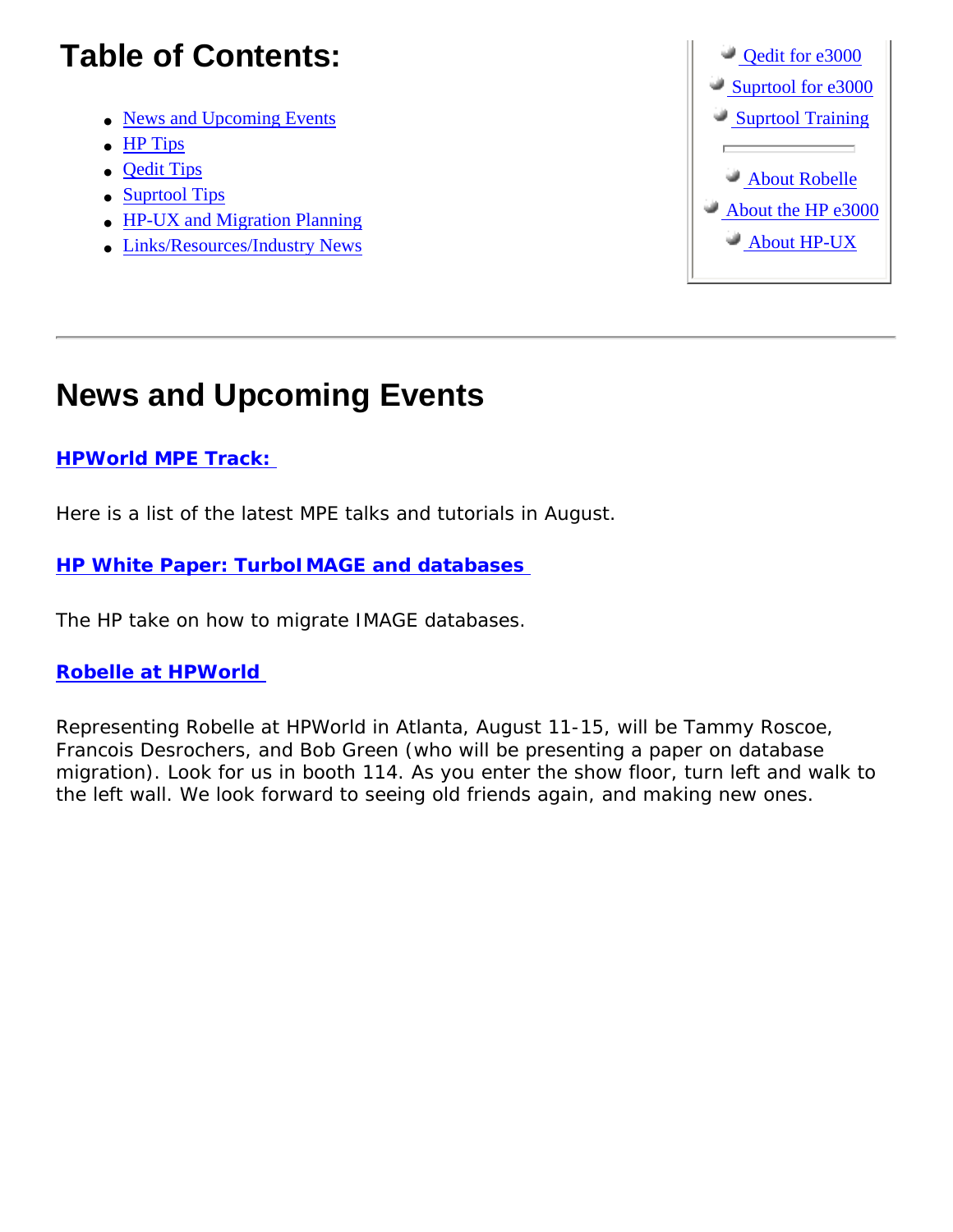

## **Soccer First!**

Robelle's software lab is located in the Caribbean on the island of Anguilla. The Anguilla National Football team defeated Nevis on Sunday June 29th. The final score as 4-1.



What makes this match noteworthy is that the Suprtool Software Architect, Neil Armstrong, played on the national team in this match, his first international team competition. Congratulations to Neil! [Click the picture above to enlarge it.]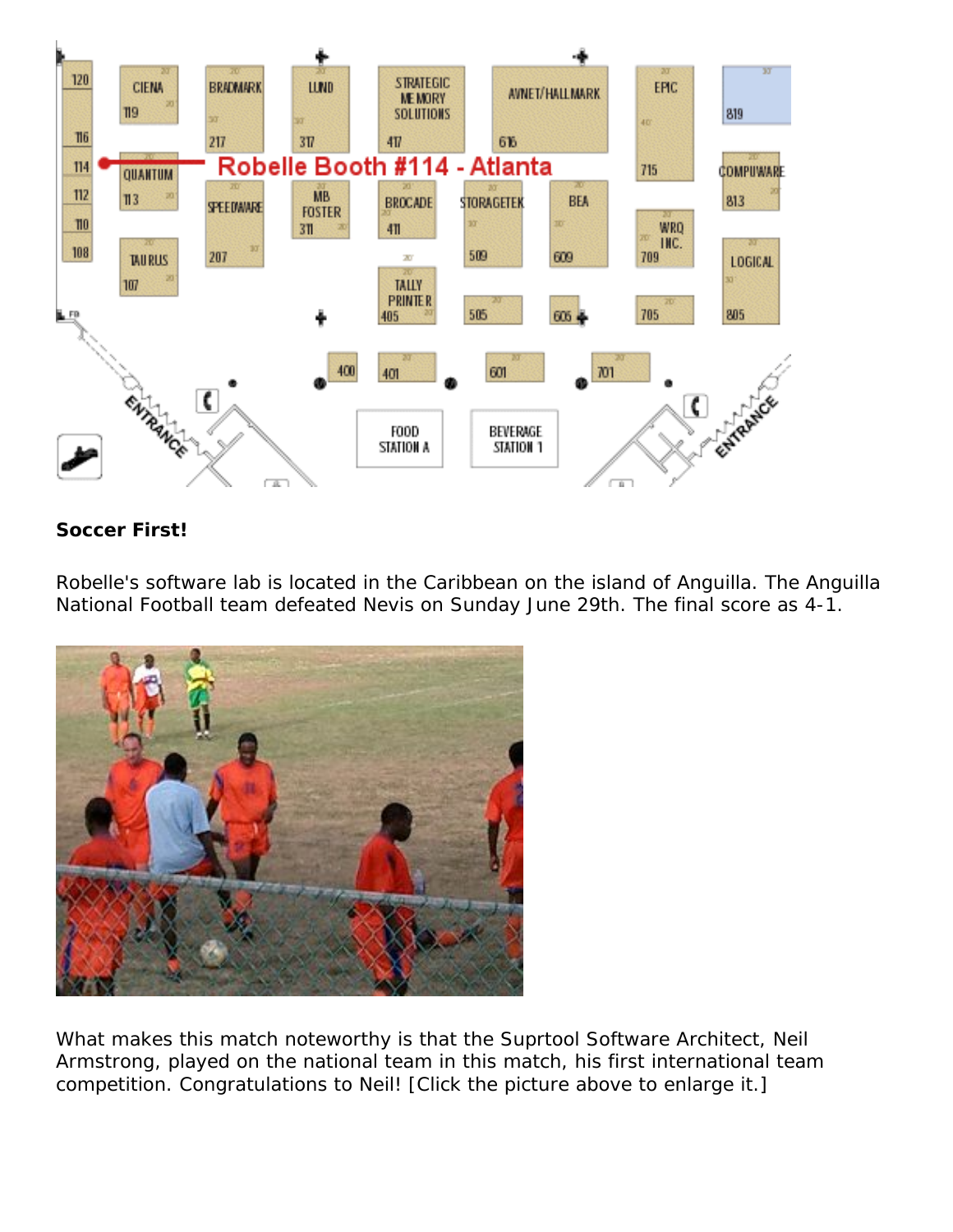# **HP 3000/Homesteading Tips**

## **[IMAGE: Paths are for People](http://www.robelle.com/tips/image.html#paths)**

Read Bob Green's newly updated and expanded article on the use of search keys in TurboIMAGE.

## **[MPE/iX System Problem Analysis - by Bill Cadier](http://jazz.external.hp.com/papers/SolSymposium_03/MPESysAnalysis.htm)**

Learn all about MPE internals and ways to get a hint of what may be wrong on your system, before calling for support.

## **Qedit Tips**

## **Looking for Beta Testers**

We are in the midst of R&D to add a new feature to Qedit's Visual Mode: the ability to **exclude a range of lines from the display**. This is done by marking the start and end of the excluded area



with XX, after which those lines are shown as a single "Excluded Area" status line. One advantage of this is that you can bring the data declarations and the code together visually, even though they are separated by many lines in the source file.

If you would like to test this enhancement as soon as it is ready, please email bgreen@robelle.com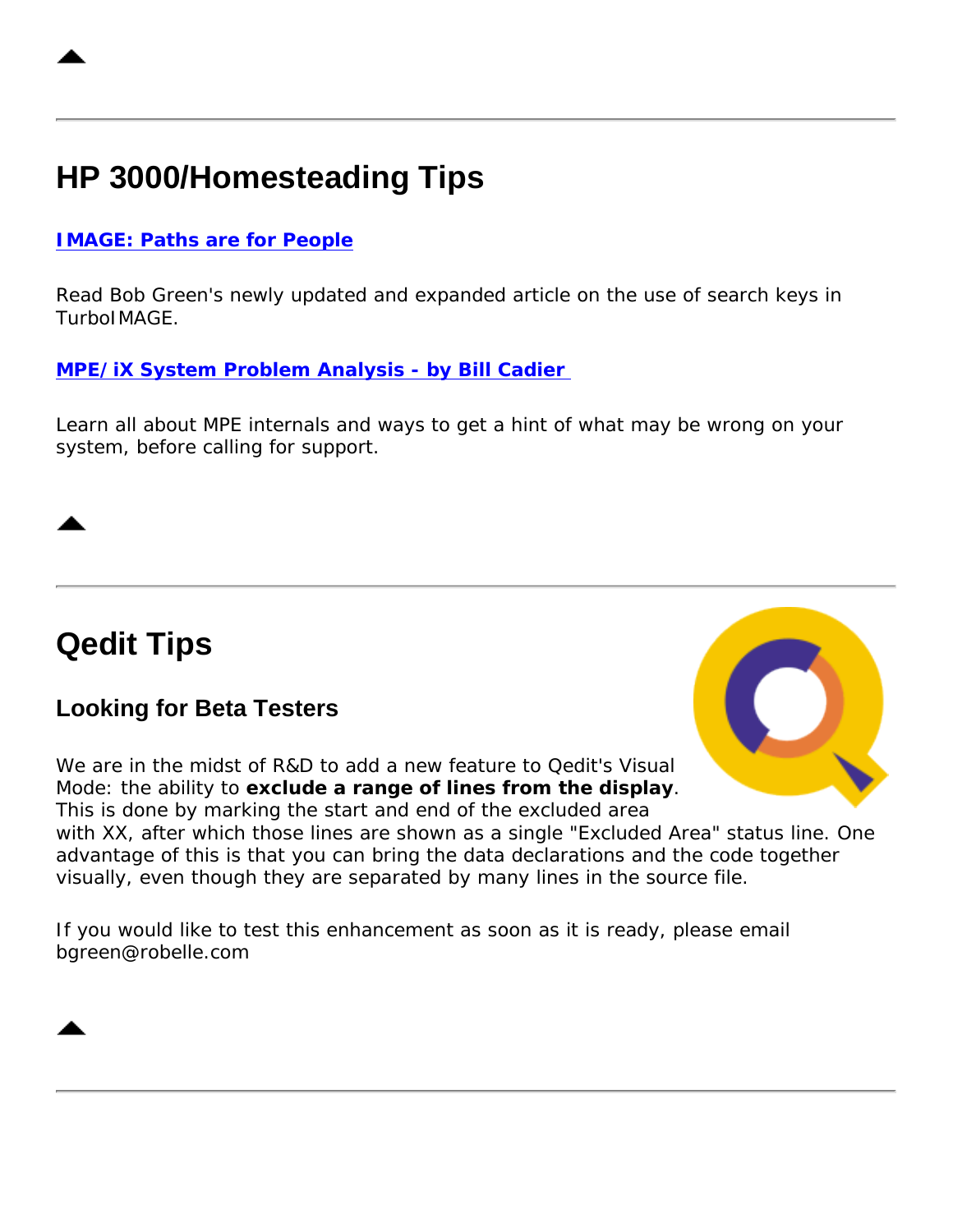# **Suprtool Tips**

## **[Dealing with Non-Standard Dates in Suprtool](http://www.robelle.com/support/suprtool/stddate.html)**

Suprtool has a feature that can greatly help in date selection and conversion, even greater-than or less-than selection against dates that are in non-collating sequence (month-first or day-first format), and also comparing dates that are not in the same format.

And the solution does not slow Suprtool down for people who do not need this functionality. The \$Stddate function takes care of everything, by letting you decide when to invoke it. \$Stddate converts dates from any of the formats that Suprtool recognizes into a common standard format, ccyymmdd.

# **HP-UX and Migration Planning**

## **[Performance of Migrated HP e3000 Applications - by Kevin Cooper](http://jazz.external.hp.com/papers/SolSymposium_03/ssmigperf_kc.htm)**

This presentation from the recent Solutions Symposium helps answer the question: "what size system(s) will you need to run your migrated 3000 application on a new platform?". To save the PowerPoint file (.ppt) right click/save-as [here.](http://jazz.external.hp.com/papers/SolSymposium_03/ssmigperf_kc.ppt) Here is a quote from the concluding slide:

"Feedback from some early benchmarks suggests that an overall increase of 25-50% in processing power was about the right amount for those benchmarks. Each site needs to approximate what will be needed, based on the guidelines found here. Verify your approximations with performance tests before you go live!"

## **[HP White Paper: Compilers and User Interfaces](http://www.hp.com/products1/mpeixservers/info_library/wp/comp_user_interface.pdf)**

This is HP's white paper with their ideas on migrating programming language compilers and user interfaces.



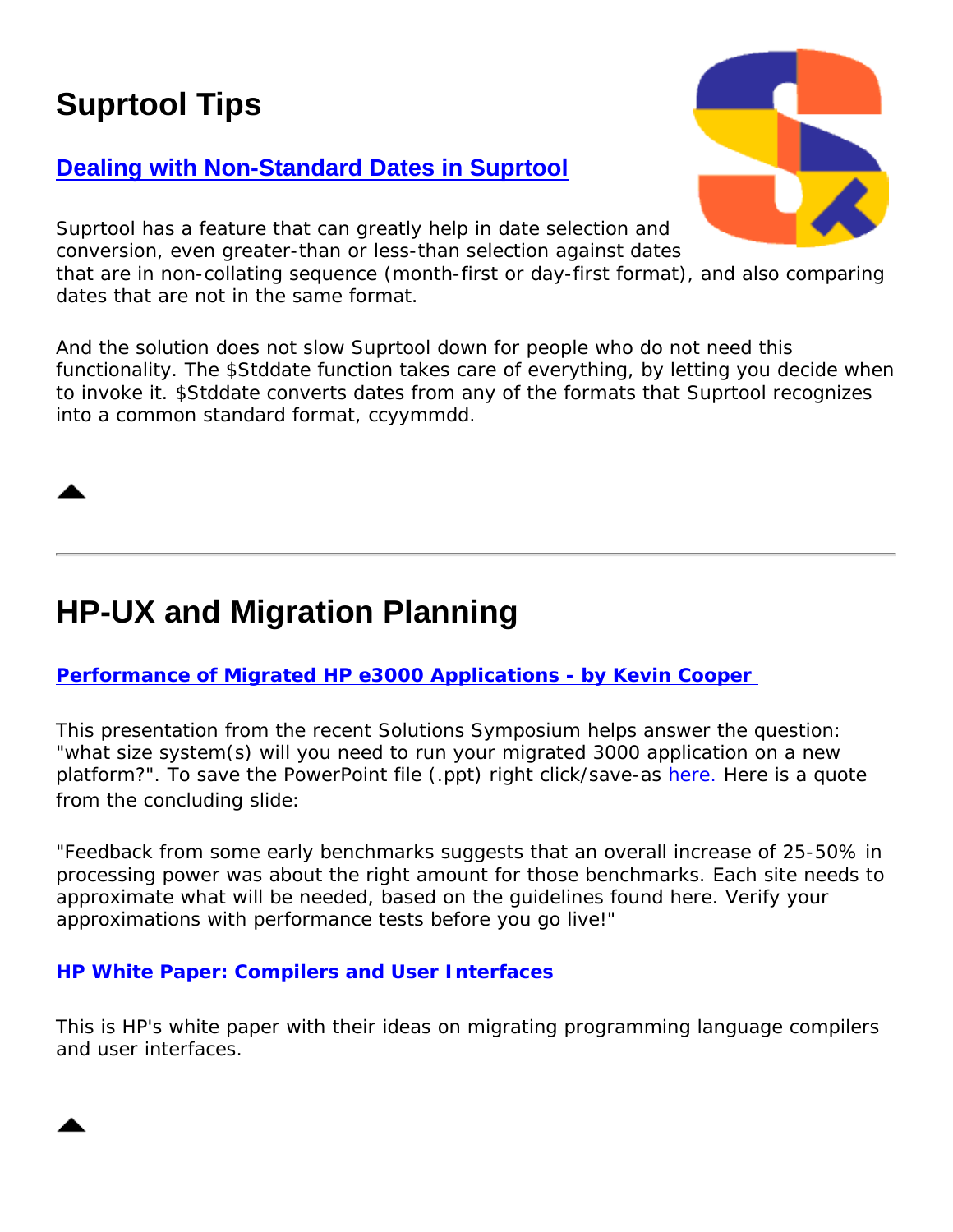# **Links/Resources/Industry News**

## **[Integer Keys: The Fifth Solution](http://www.adager.com/TechnicalPapersHTML/IntegerKeysFinalChapter.html)**

Rene Woc writes: Bob Green's article on ["zero secondaries"](http://www.robelle.com/tips/image.html#zerosecondaries) in the June newsletter explains very well the pitfalls and solutions when using "integer keys" in IMAGE master datasets. However, I believe Bob's article missed a 5th solution, one that guarantees nosecondaries with integer keys, if you know how the key values are assigned. This is the most common case. The solution is described in Fred White's article "Integer Keys: The Final Chapter" available from the [Adager's web site.](http://www.adager.com/TechnicalPapersHTML/IntegerKeysFinalChapter.html) It's the solution Adager customers with "integer keys" use. Any HP3000 user can always call Adager to obtain the proper capacity values for their particular case.

### **[net.digest for June](http://www.burke-consulting.com/net_digest/nd_2003_06.htm)**

John Burke has posted net.digest for June, including this interesting question:

**Is the root file the root of all knowledge?** This was the question: "I have an Image database in which the item declarations have been added willy-nilly, and now I'd like to sort those declarations for easier readability without breaking my database and without doing a reload. Will this work?" He then went on to describe how he wanted to generate a schema with Adager, sort the item list, create a new empty database with this schema and replace the original root file with the new one.

The net.digest for [May 2003](http://www.burke-consulting.com/net_digest/nd_2003_05.htm) is also worth reading, even if just for the fact that the *[Unix](http://www.robelle.com/smugbook/unixhate.html)  [Haters Handbook](http://www.robelle.com/smugbook/unixhate.html)* is now available [on line.](http://research.microsoft.com/~daniel/unix-haters.html)

## **[John Burke: Hidden Value for June](http://www.burke-consulting.com/hidden_value/HV_2003_06.htm)**

John's great column in the NewsWire is now online and full of useful information, including this Q&A:

How can I find out what is installed on my system? Andreas Schmidt replied: HPSWINFO.PUB.SYS shows the OS Level, patch level, and hp patches applied as long as standard patch routines have been used. No third party software is listed in HPSWINFO, however. Robert Mills added that for third party tools you could try the 'System Inventory Utility (SIU)' written by Jeff Vance. It's available as a free download from Jazz at:

### <http://jazz.external.hp.com/src/scripts/siu/index.html>

John Burke noted that for HP software, xeq psirpt.pred.sys gives a complete listing of products/bundles.